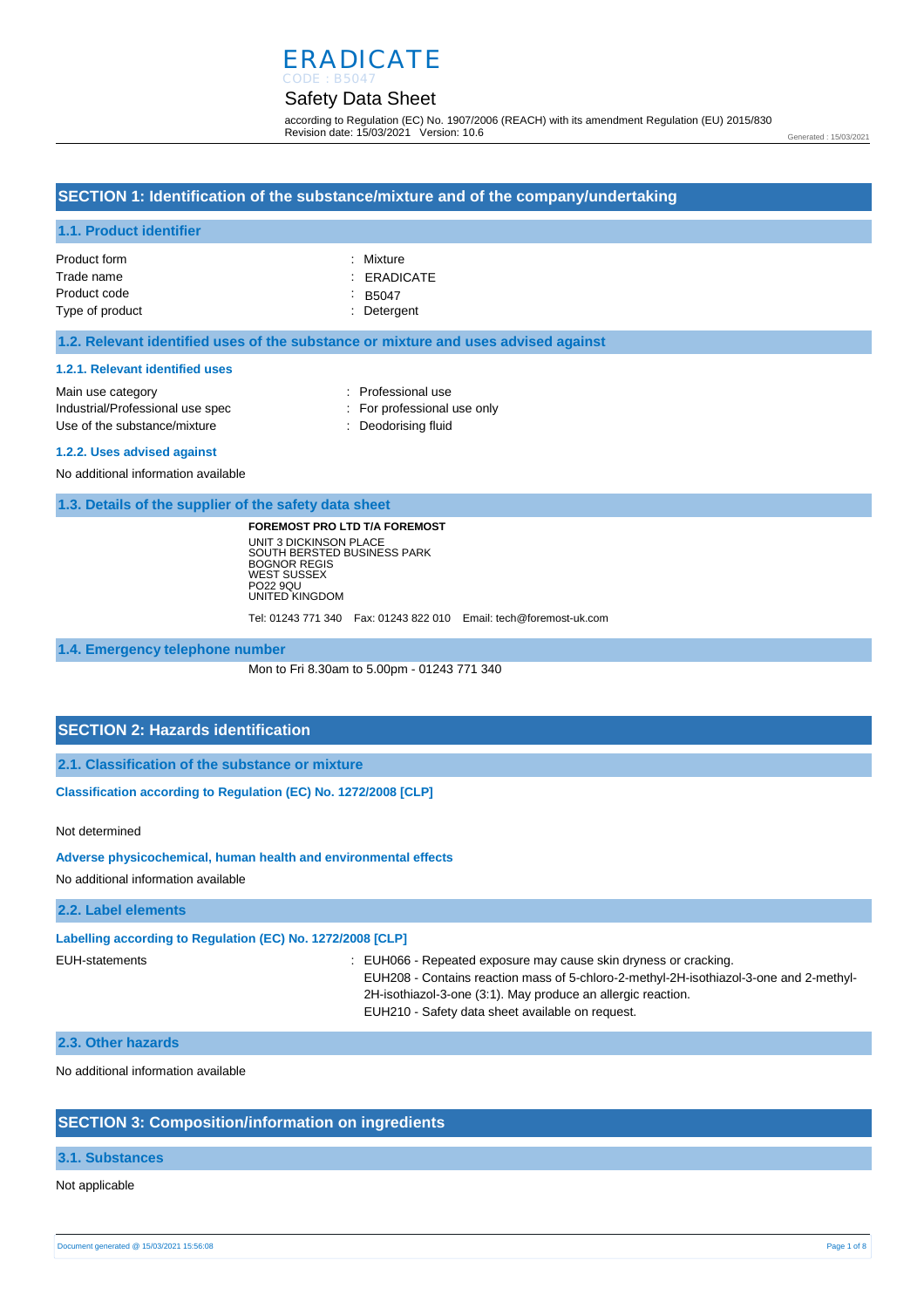# ERADICATE SERVICE SERVICE SERVICE SERVICE SERVICE SERVICE SERVICE SERVICE SERVICE SERVICE SERVICE SERVICE SERVICE SERVICE SERVICE SERVICE SERVICE SERVICE SERVICE SERVICE SERVICE SERVICE SERVICE SERVICE SERVICE SERVICE SERV

## Safety Data Sheet

according to Regulation (EC) No. 1907/2006 (REACH) with its amendment Regulation (EU) 2015/830

| 3.2. Mixtures                                                                                     |                                                                                    |               |                                                                                                                                                                                                                                          |
|---------------------------------------------------------------------------------------------------|------------------------------------------------------------------------------------|---------------|------------------------------------------------------------------------------------------------------------------------------------------------------------------------------------------------------------------------------------------|
| <b>Name</b>                                                                                       | <b>Product identifier</b>                                                          | $\frac{9}{6}$ | <b>Classification according to</b><br><b>Regulation (EC) No.</b><br>1272/2008 [CLP]                                                                                                                                                      |
| reaction mass of 5-chloro-2-methyl-2H-isothiazol-3-<br>one and 2-methyl-2H-isothiazol-3-one (3:1) | (CAS-No.) 55965-84-9<br>(EC Index-No.) 613-167-00-5<br>(REACH-no) 01-2120764691-48 | < 0.1         | Acute Tox. 2 (Inhalation), H330<br>Acute Tox. 2 (Dermal), H310<br>Acute Tox. 3 (Oral), H301<br><b>Skin Corr. 1C. H314</b><br>Eye Dam. 1, H318<br>Skin Sens. 1A, H317<br>Aquatic Acute 1, H400 (M=100)<br>Aquatic Chronic 1, H410 (M=100) |

| <b>Specific concentration limits:</b>                                                               |                                                                                    |                                                                                                                                                                                                                        |
|-----------------------------------------------------------------------------------------------------|------------------------------------------------------------------------------------|------------------------------------------------------------------------------------------------------------------------------------------------------------------------------------------------------------------------|
| <b>Name</b>                                                                                         | <b>Product identifier</b>                                                          | <b>Specific concentration limits</b>                                                                                                                                                                                   |
| reaction mass of 5-chloro-2-methyl-2H-isothiazol-3-<br>one and 2-methyl-2H-isothiazol-3-one $(3:1)$ | (CAS-No.) 55965-84-9<br>(EC Index-No.) 613-167-00-5<br>(REACH-no) 01-2120764691-48 | $(0.0015 \leq C \leq 100)$ Skin Sens. 1A, H317<br>$(0.06 ≤ C < 0.6)$ Skin Irrit. 2, H315<br>$(0.06 ≤ C < 0.6)$ Eye Irrit. 2, H319<br>$(0.6 \leq C \leq 100)$ Eye Dam. 1, H318<br>$(0.6 ≤ C ≤ 100)$ Skin Corr. 1C, H314 |

Full text of H-statements: see section 16

| <b>SECTION 4: First aid measures</b>                                                                                 |                                                                                                                                                                                                    |
|----------------------------------------------------------------------------------------------------------------------|----------------------------------------------------------------------------------------------------------------------------------------------------------------------------------------------------|
| 4.1. Description of first aid measures                                                                               |                                                                                                                                                                                                    |
| First-aid measures after inhalation<br>First-aid measures after skin contact<br>First-aid measures after eye contact | : Remove person to fresh air and keep comfortable for breathing.<br>: Wash skin with plenty of water.                                                                                              |
|                                                                                                                      | : IF IN EYES: Rinse cautiously with water for several minutes. Remove contact lenses, if<br>present and easy to do. Continue rinsing. If eye irritation persists: Get medical<br>advice/attention. |
| First-aid measures after ingestion                                                                                   | : Give nothing or a little water to drink. Get medical advice/attention if you feel unwell.                                                                                                        |
| 4.2. Most important symptoms and effects, both acute and delayed                                                     |                                                                                                                                                                                                    |
| No additional information available                                                                                  |                                                                                                                                                                                                    |

**4.3. Indication of any immediate medical attention and special treatment needed**

Treat symptomatically.

## **SECTION 5: Firefighting measures**

### **5.1. Extinguishing media**

Suitable extinguishing media : Carbon dioxide. Dry powder. Foam.

#### **5.2. Special hazards arising from the substance or mixture**

No additional information available

**5.3. Advice for firefighters**

No additional information available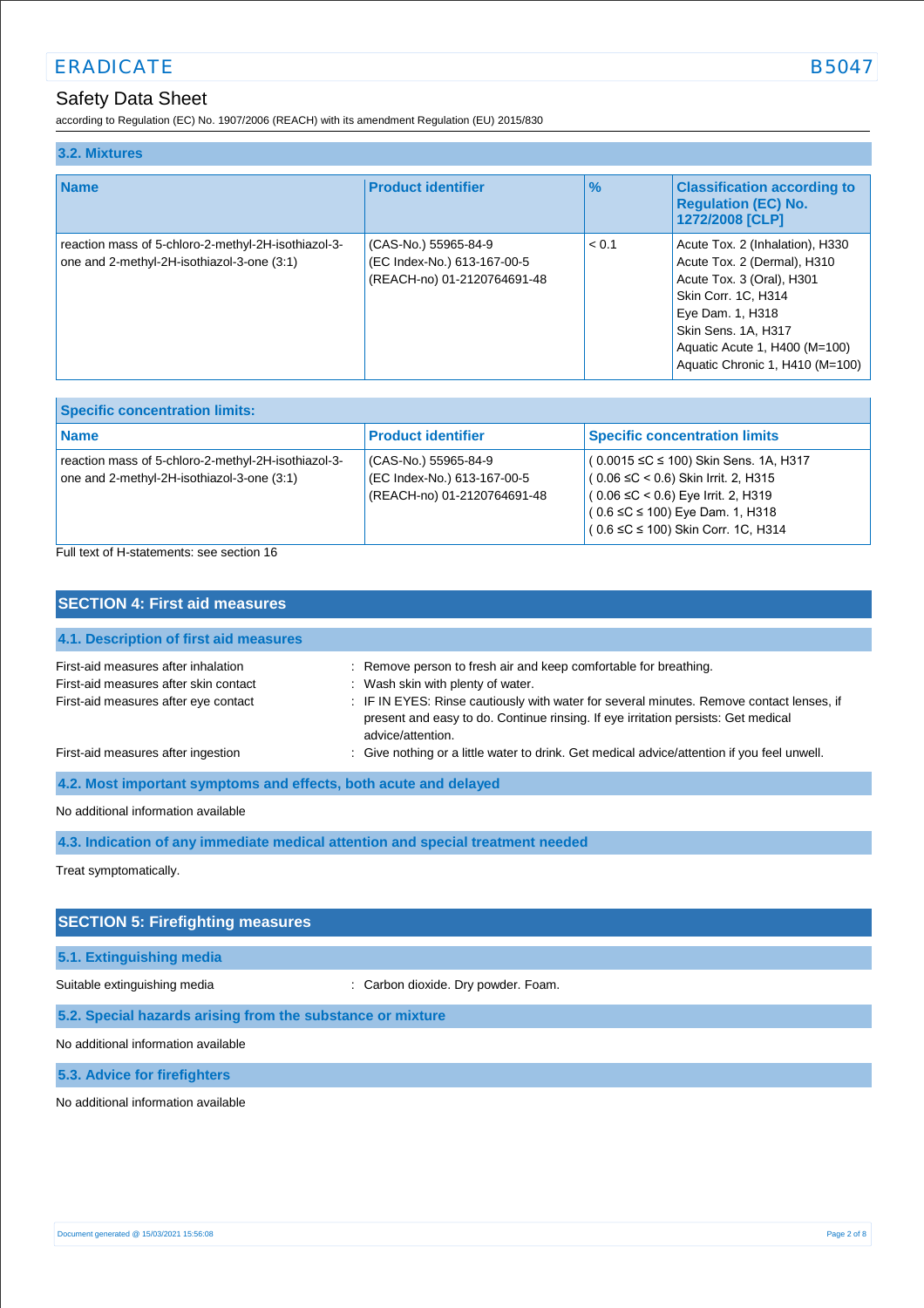## Safety Data Sheet

according to Regulation (EC) No. 1907/2006 (REACH) with its amendment Regulation (EU) 2015/830

| <b>SECTION 6: Accidental release measures</b>             |                                                                                                                                   |
|-----------------------------------------------------------|-----------------------------------------------------------------------------------------------------------------------------------|
|                                                           | 6.1. Personal precautions, protective equipment and emergency procedures                                                          |
| 6.1.1. For non-emergency personnel                        |                                                                                                                                   |
| Emergency procedures                                      | : Evacuate unnecessary personnel.                                                                                                 |
| 6.1.2. For emergency responders                           |                                                                                                                                   |
| Protective equipment                                      | : Use personal protective equipment as required.                                                                                  |
| <b>6.2. Environmental precautions</b>                     |                                                                                                                                   |
| Avoid release to the environment.                         |                                                                                                                                   |
| 6.3. Methods and material for containment and cleaning up |                                                                                                                                   |
| For containment<br>Methods for cleaning up                | : Collect spillage.<br>: Soak up spills with inert solids, such as clay or diatomaceous earth as soon as possible.                |
| 6.4. Reference to other sections                          |                                                                                                                                   |
|                                                           | For further information refer to section 8: "Exposure controls/personal protection". For further information refer to section 13. |

| <b>SECTION 7: Handling and storage</b>                                                          |                                                                                                                                                                                                     |
|-------------------------------------------------------------------------------------------------|-----------------------------------------------------------------------------------------------------------------------------------------------------------------------------------------------------|
| 7.1. Precautions for safe handling                                                              |                                                                                                                                                                                                     |
| Precautions for safe handling<br>Hygiene measures                                               | : Avoid contact with eyes.<br>: Do not eat, drink or smoke when using this product.                                                                                                                 |
| 7.2. Conditions for safe storage, including any incompatibilities                               |                                                                                                                                                                                                     |
| Technical measures<br>Storage conditions<br>Incompatible products<br>Special rules on packaging | Does not require any specific or particular technical measures.<br>: Keep container closed when not in use.<br>: Oxidizing agent. Strong acids. Strong bases.<br>: Keep only in original container. |
| 7.3. Specific end use(s)                                                                        |                                                                                                                                                                                                     |

No additional information available

## **SECTION 8: Exposure controls/personal protection**

#### **8.1. Control parameters**

- **8.1.1 National occupational exposure and biological limit values**
- No additional information available

### **8.1.2. Recommended monitoring procedures**

No additional information available

### **8.1.3. Air contaminants formed**

No additional information available

#### **8.1.4. DNEL and PNEC**

No additional information available

#### **8.1.5. Control banding**

No additional information available

### **8.2. Exposure controls**

### **8.2.1. Appropriate engineering controls**

No additional information available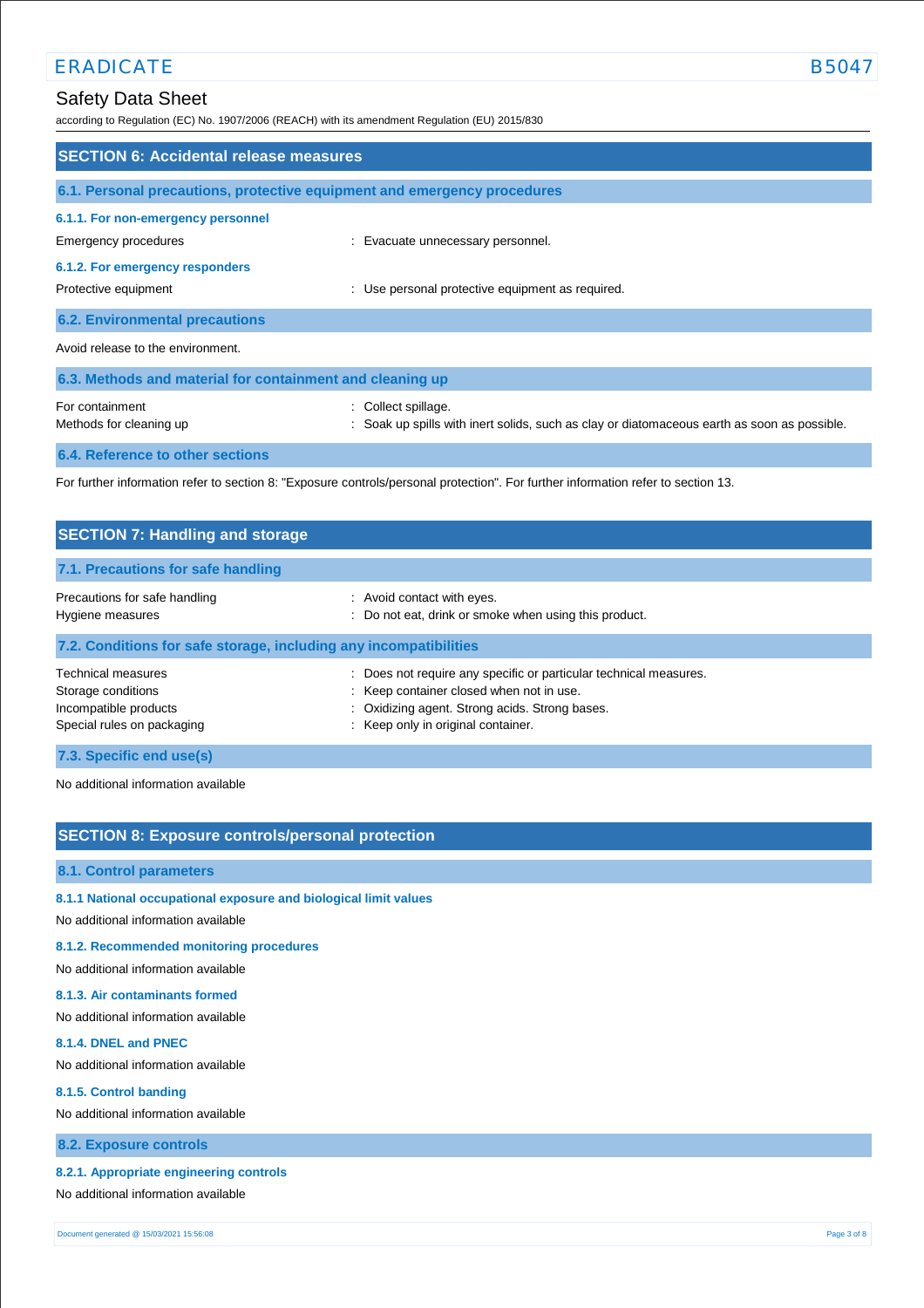## ERADICATE B504

# Safety Data Sheet

according to Regulation (EC) No. 1907/2006 (REACH) with its amendment Regulation (EU) 2015/830

### **8.2.2. Personal protection equipment**

### **8.2.2.1. Eye and face protection**

## **Eye protection:**

Not required for normal conditions of use

## **8.2.2.2. Skin protection**

### **Skin and body protection:**

Not required for normal conditions of use

## **Hand protection:**

In case of repeated or prolonged contact wear gloves. Chemical resistant gloves (according to European standard EN 374 or equivalent)

| Other skin protection<br>Materials for protective clothing: |  |
|-------------------------------------------------------------|--|
| Not required for normal conditions of use                   |  |

### **8.2.2.3. Respiratory protection**

### **Respiratory protection:**

Not required for normal conditions of use

### **8.2.2.4. Thermal hazards**

No additional information available

### **8.2.3. Environmental exposure controls**

No additional information available

## **SECTION 9: Physical and chemical properties**

## **9.1. Information on basic physical and chemical properties**

| Physical state                                  | Liquid               |
|-------------------------------------------------|----------------------|
| Colour                                          | Blue.                |
| Appearance                                      | Mobile liquid.       |
| Odour                                           | characteristic.      |
| Odour threshold                                 | Not available        |
| Melting point                                   | Not available        |
| Freezing point                                  | Not available        |
| Boiling point                                   | $\geq 100$ °C        |
| Flammability                                    | Not available        |
| <b>Explosive limits</b>                         | Not available        |
| Lower explosive limit (LEL)                     | Not available        |
| Upper explosive limit (UEL)                     | Not available        |
| Flash point                                     | Not available        |
| Auto-ignition temperature                       | Not available        |
| Decomposition temperature                       | Not available        |
| рH                                              | :7.5                 |
| Viscosity, kinematic                            | Not available        |
| Solubility                                      | Miscible with water. |
| Partition coefficient n-octanol/water (Log Kow) | Not available        |
| Vapour pressure                                 | Not available        |
| Vapour pressure at 50 °C                        | Not available        |
| Density                                         | Not available        |
| <b>Relative density</b>                         | 0.9                  |
|                                                 |                      |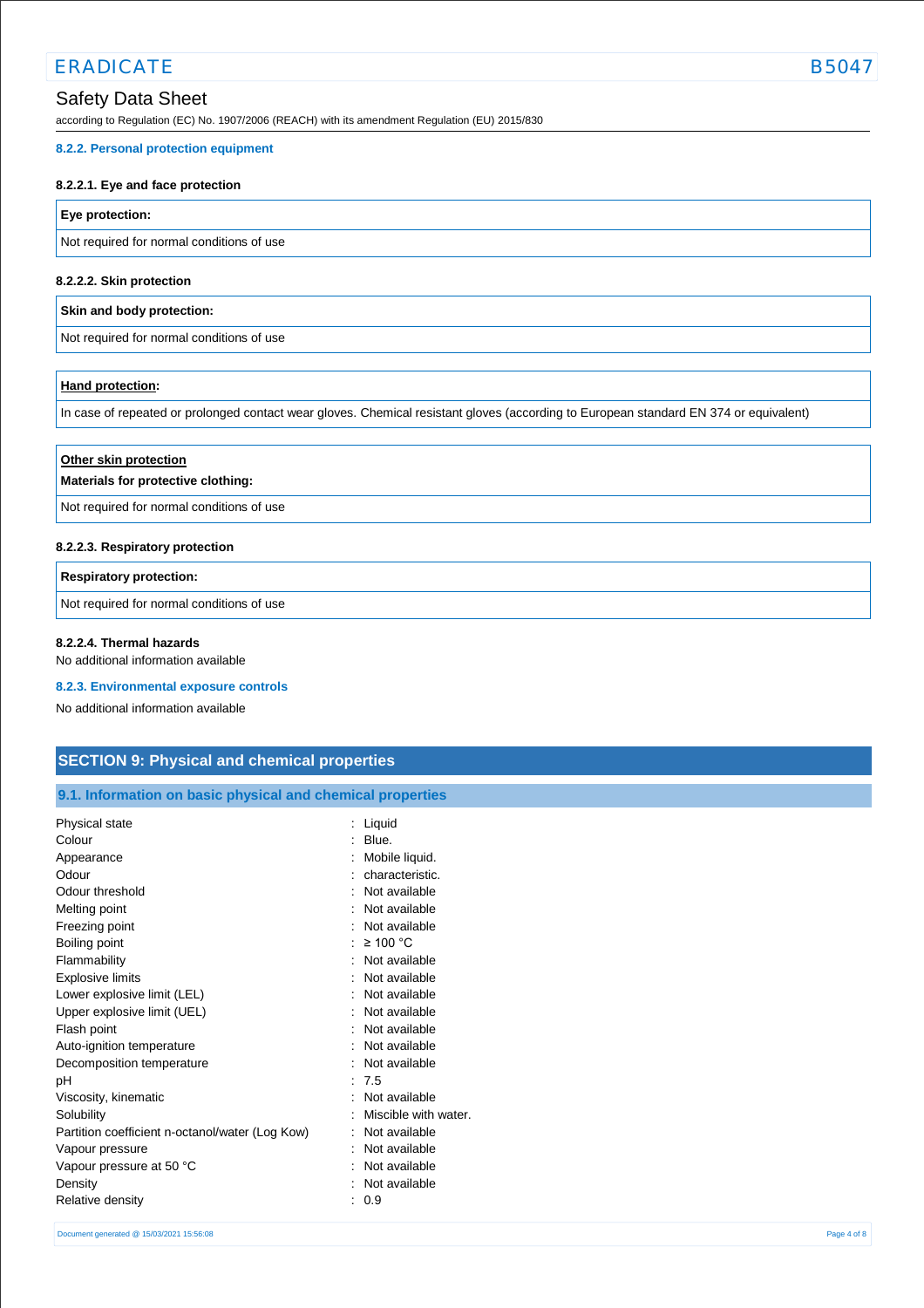## ERADICATE SERVICE SERVICE SERVICE SERVICE SERVICE SERVICE SERVICE SERVICE SERVICE SERVICE SERVICE SERVICE SERVICE SERVICE SERVICE SERVICE SERVICE SERVICE SERVICE SERVICE SERVICE SERVICE SERVICE SERVICE SERVICE SERVICE SERV

## Safety Data Sheet

according to Regulation (EC) No. 1907/2006 (REACH) with its amendment Regulation (EU) 2015/830

| Relative vapour density at 20 °C | : Not available  |
|----------------------------------|------------------|
| Particle size                    | : Not applicable |
| Particle size distribution       | : Not applicable |
| Particle shape                   | : Not applicable |
| Particle aspect ratio            | : Not applicable |
| Particle aggregation state       | : Not applicable |
| Particle agglomeration state     | : Not applicable |
| Particle specific surface area   | : Not applicable |
| Particle dustiness               | : Not applicable |

#### **9.2. Other information**

**9.2.1. Information with regard to physical hazard classes** 

No additional information available

#### **9.2.2. Other safety characteristics**

No additional information available

## **SECTION 10: Stability and reactivity**

### **10.1. Reactivity**

The product is non-reactive under normal conditions of use, storage and transport.

**10.2. Chemical stability**

Stable under normal conditions.

**10.3. Possibility of hazardous reactions**

No dangerous reactions known under normal conditions of use.

**10.4. Conditions to avoid**

None under recommended storage and handling conditions (see section 7).

**10.5. Incompatible materials**

None under normal use.

**10.6. Hazardous decomposition products**

Under normal conditions of storage and use, hazardous decomposition products should not be produced.

| <b>SECTION 11: Toxicological information</b> |                                                                                |             |
|----------------------------------------------|--------------------------------------------------------------------------------|-------------|
|                                              | 11.1. Information on hazard classes as defined in Regulation (EC) No 1272/2008 |             |
| Acute toxicity (oral)                        | : Not classified                                                               |             |
| Acute toxicity (dermal)                      | : Not classified                                                               |             |
| Acute toxicity (inhalation)                  | : Not classified                                                               |             |
| Skin corrosion/irritation                    | : Not classified<br>pH: 7.5                                                    |             |
| Serious eye damage/irritation                | : Not classified<br>pH: 7.5                                                    |             |
| Respiratory or skin sensitisation            | : Not classified                                                               |             |
| Germ cell mutagenicity                       | : Not classified                                                               |             |
| Carcinogenicity                              | : Not classified                                                               |             |
| Reproductive toxicity                        | : Not classified                                                               |             |
| STOT-single exposure                         | : Not classified                                                               |             |
| STOT-repeated exposure                       | : Not classified                                                               |             |
| Document generated @ 15/03/2021 15:56:08     |                                                                                | Page 5 of 8 |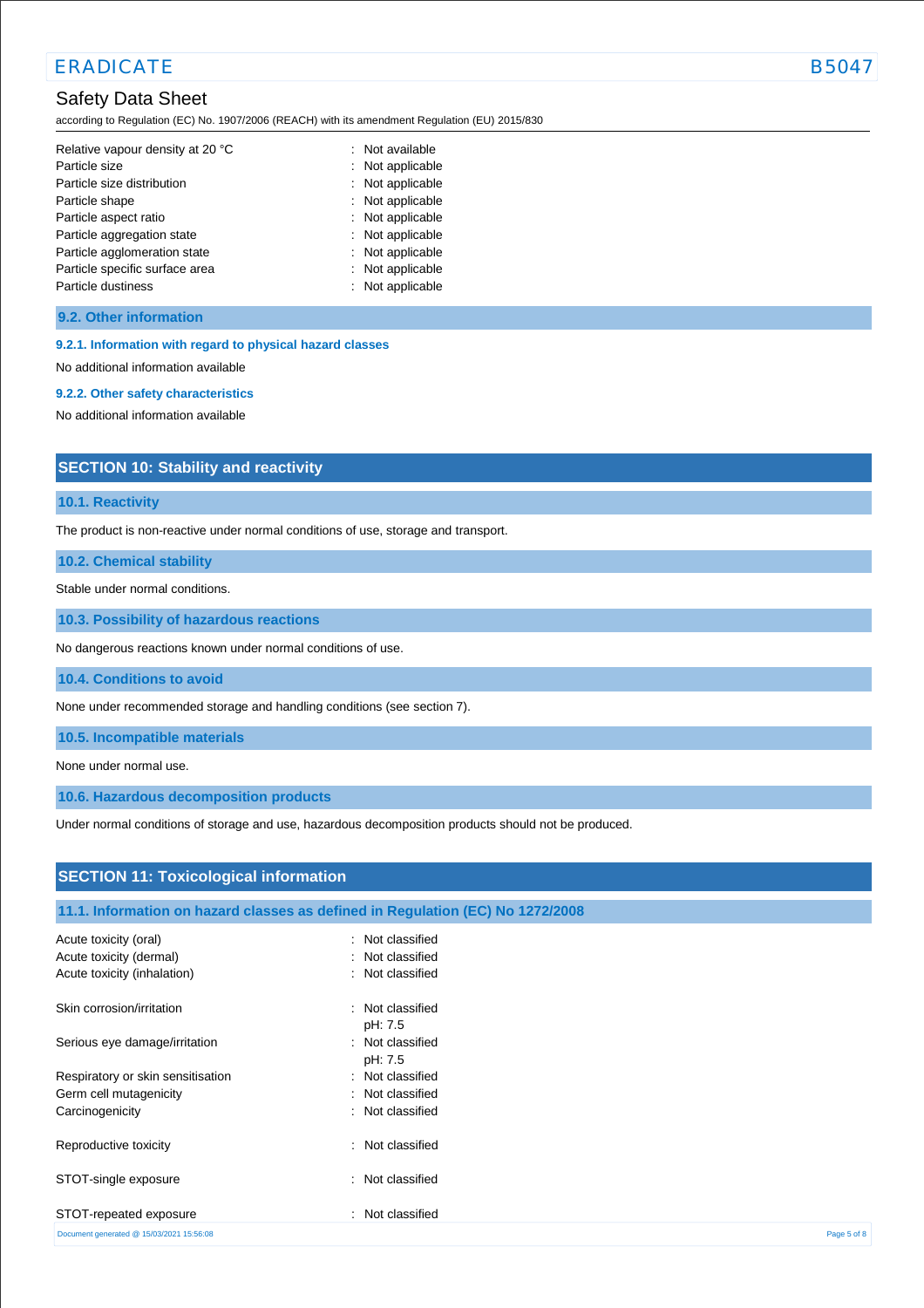# ERADICATE B5047

## Safety Data Sheet

according to Regulation (EC) No. 1907/2006 (REACH) with its amendment Regulation (EU) 2015/830

Aspiration hazard **in the set of the set of the set of the set of the set of the set of the set of the set of the set of the set of the set of the set of the set of the set of the set of the set of the set of the set of th** 

## **11.2. Information on other hazards**

No additional information available

| <b>SECTION 12: Ecological information</b>                                        |
|----------------------------------------------------------------------------------|
| 12.1. Toxicity                                                                   |
| : Not classified<br>Hazardous to the aquatic environment, short-term<br>(acute)  |
| Hazardous to the aquatic environment, long-term<br>: Not classified<br>(chronic) |
| 12.2. Persistence and degradability                                              |
| No additional information available                                              |
| 12.3. Bioaccumulative potential                                                  |
| No additional information available                                              |
| 12.4. Mobility in soil                                                           |
| No additional information available                                              |
| 12.5. Results of PBT and vPvB assessment                                         |
| No additional information available                                              |
| 12.6. Endocrine disrupting properties                                            |
| No additional information available                                              |
| 12.7. Other adverse effects                                                      |
| No additional information available                                              |

## **SECTION 13: Disposal considerations**

**13.1. Waste treatment methods**

No additional information available

## **SECTION 14: Transport information**

In accordance with ADR / IMDG / IATA

| 14.1. UN number or ID number                                                             |                                                                       |  |
|------------------------------------------------------------------------------------------|-----------------------------------------------------------------------|--|
| UN-No. (ADR)<br>UN-No. (IMDG)<br>UN-No. (IATA)                                           | $\therefore$ Not applicable<br>: Not applicable<br>$:$ Not applicable |  |
| 14.2. UN proper shipping name                                                            |                                                                       |  |
| Proper Shipping Name (ADR)<br>Proper Shipping Name (IMDG)<br>Proper Shipping Name (IATA) | $\therefore$ Not applicable<br>: Not applicable<br>: Not applicable   |  |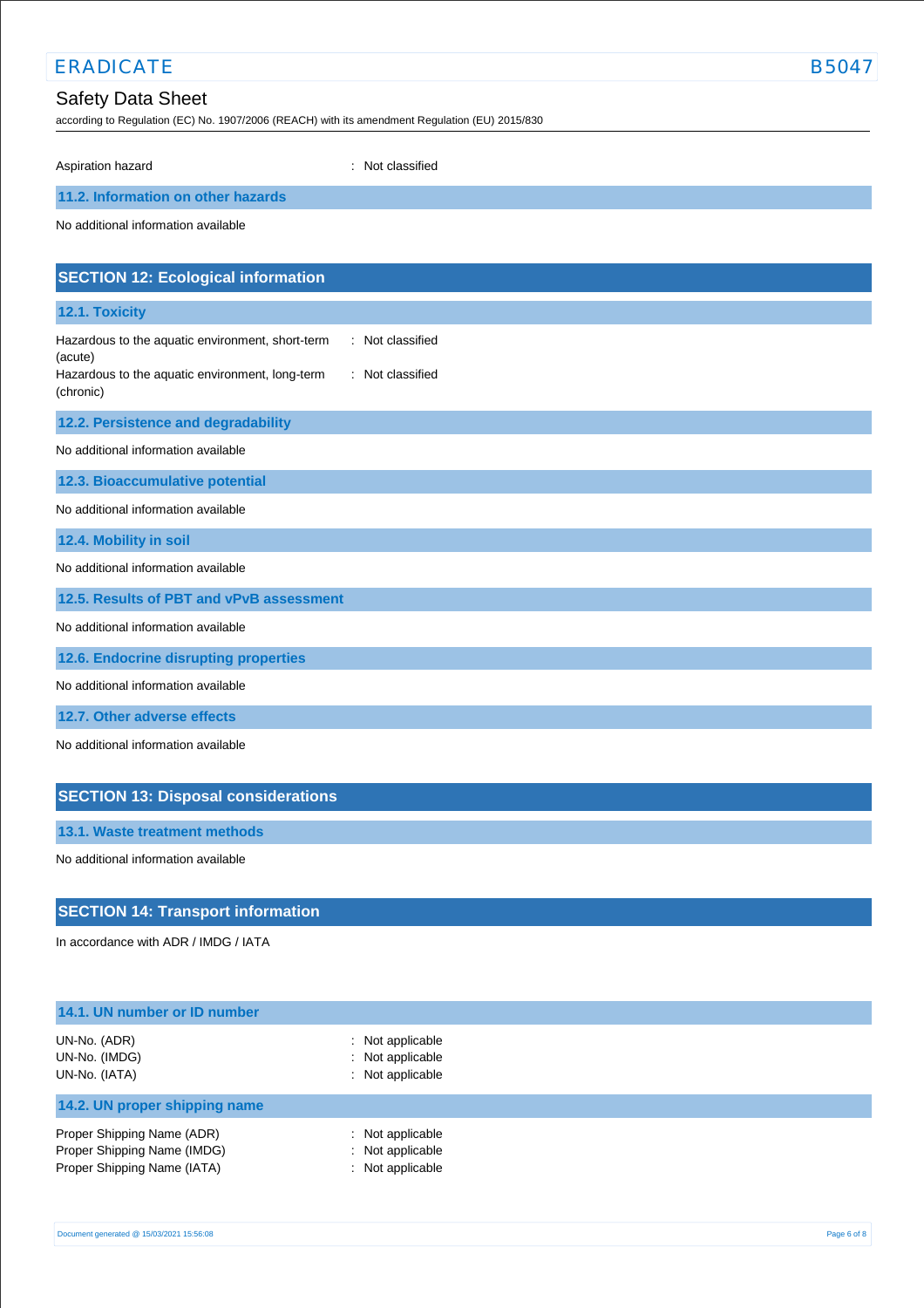according to Regulation (EC) No. 1907/2006 (REACH) with its amendment Regulation (EU) 2015/830

|  |  | B5C |
|--|--|-----|
|  |  |     |
|  |  |     |
|  |  |     |
|  |  |     |
|  |  |     |
|  |  |     |
|  |  |     |
|  |  |     |
|  |  |     |

| 14.3. Transport hazard class(es)                                                                                                                       |                                                          |  |
|--------------------------------------------------------------------------------------------------------------------------------------------------------|----------------------------------------------------------|--|
| <b>ADR</b><br>Transport hazard class(es) (ADR)<br><b>IMDG</b><br>Transport hazard class(es) (IMDG)<br><b>IATA</b><br>Transport hazard class(es) (IATA) | : Not applicable<br>: Not applicable<br>: Not applicable |  |
| 14.4. Packing group                                                                                                                                    |                                                          |  |
| Packing group (ADR)<br>Packing group (IMDG)<br>Packing group (IATA)                                                                                    | : Not applicable<br>Not applicable<br>: Not applicable   |  |
| <b>14.5. Environmental hazards</b>                                                                                                                     |                                                          |  |
| Dangerous for the environment<br>Marine pollutant<br>Other information                                                                                 | : No<br>: No<br>: No supplementary information available |  |
| 14.6. Special precautions for user                                                                                                                     |                                                          |  |
| <b>Overland transport</b><br>No data available<br><b>Transport by sea</b><br>No data available<br>Air transport<br>No data available                   |                                                          |  |
| 14.7. Maritime transport in bulk according to IMO instruments                                                                                          |                                                          |  |
| Not applicable                                                                                                                                         |                                                          |  |

## **SECTION 15: Regulatory information**

**15.1. Safety, health and environmental regulations/legislation specific for the substance or mixture**

#### **15.1.1. EU-Regulations**

Contains no REACH substances with Annex XVII restrictions

Contains no substance on the REACH candidate list

Contains no REACH Annex XIV substances

Contains no substance subject to Regulation (EU) No 649/2012 of the European Parliament and of the Council of 4 July 2012 concerning the export and import of hazardous chemicals.

Contains no substance subject to Regulation (EU) No 2019/1021 of the European Parliament and of the Council of 20 June 2019 on persistent organic pollutants

Detergent Regulation (648/2004/EC): Labelling of contents:

| . .<br>. .                                                                                    |         |  |
|-----------------------------------------------------------------------------------------------|---------|--|
| <b>Component</b>                                                                              | $\%$    |  |
| non-ionic surfactants                                                                         | $< 5\%$ |  |
| reaction mass of 5-chloro-2-methyl-2H-isothiazol-3-one and 2-methyl-2H-isothiazol-3-one (3:1) |         |  |

#### **15.1.2. National regulations**

#### **United Kingdom**

British National Regulations : Classification Labelling Packaging Regulation; Regulation (EC) No 1272/2008. Detergent Regulation (648/2004/EC).

#### **15.2. Chemical safety assessment**

No additional information available